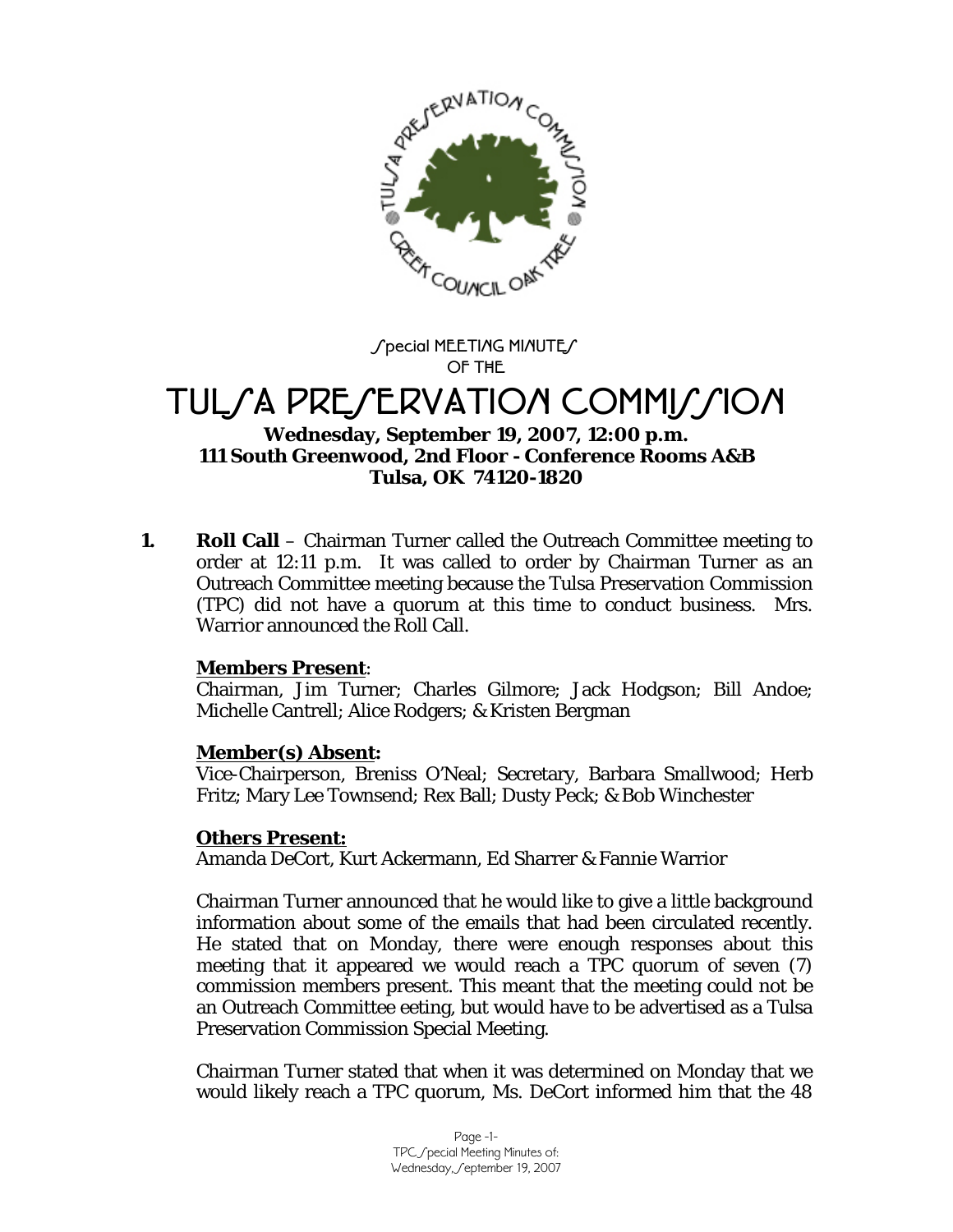hour cut-off time to post this Special Meeting agenda with the City Clerk's Office was only 15 minutes away. Chairman Turner stated that, due to the impending deadline, he made the decision to have Ms. DeCort advertise the meeting as a TPC Special Meeting. The meeting had originally been scheduled to be held at the house of one of the commissioners. Chairman Turner stated that the commissioner decided she didn't want to have a public meeting held at her house, so he quickly decided to have the Special Meeting here in the Hartford Building.

Chairman Turner stated that these decisions occurring so quickly on Monday created confusion and a bit of controversy among some of the commission members. Chairman Turner stated that he was only trying to stay within the guidelines to have a valid meeting. He stated that the Chairman of the Outreach Committee expressed his displeasure with Monday's series of events to a staff member. Chairman Turner stated that the staff member was only going by what he had asked her to do; and that she did not do anything wrong. Chairman Turner stated that the Chairman of the Outreach Committee realized that the staff member had done no wrong in this matter and subsequently apologized to her. Chairman Turner stated that everything is fine between the Outreach Committee Chairperson and him; and that the Outreach Committee Chairperson was okay with the commission discussing its views on the adaptive reuse of City-owned properties at today's meeting.

## **2. OUTREACH COMMITTEE**

### a. **DISCUSSION REGARDING ADAPTIVE REUSE OF CITY-OWNED PROPERTIES**.

*Chairman Turner announced at 12:19 p.m., that the Outreach Committee meeting had become a full Tulsa Preservation Commission Special Meeting due to the attendance of a seventh TPC member, which constitutes a TPC quorum.* 

Chairman Turner stated that he had three (3) concerns about the resolution, which he has expressed to the Outreach Committee Chairman. His concerns were:

- $\pm$  The resolution should not mention specific buildings by name; and that the Outreach Committee Chairman agreed with Chairman Turner, stating that it was never his intention to mention specific buildings;
- $\pm$  The timing of this resolution is problematic with our being in the midst of the City Council voting on whether or not City Hall will be moving to its new location. Chairman Turner stated that he did not want the Tulsa Preservation Commission to be perceived as making some kind of statement or move to involve itself in that process, which does not pertain to the TPC. Chairman Turner stated that the Outreach Committee Chairman is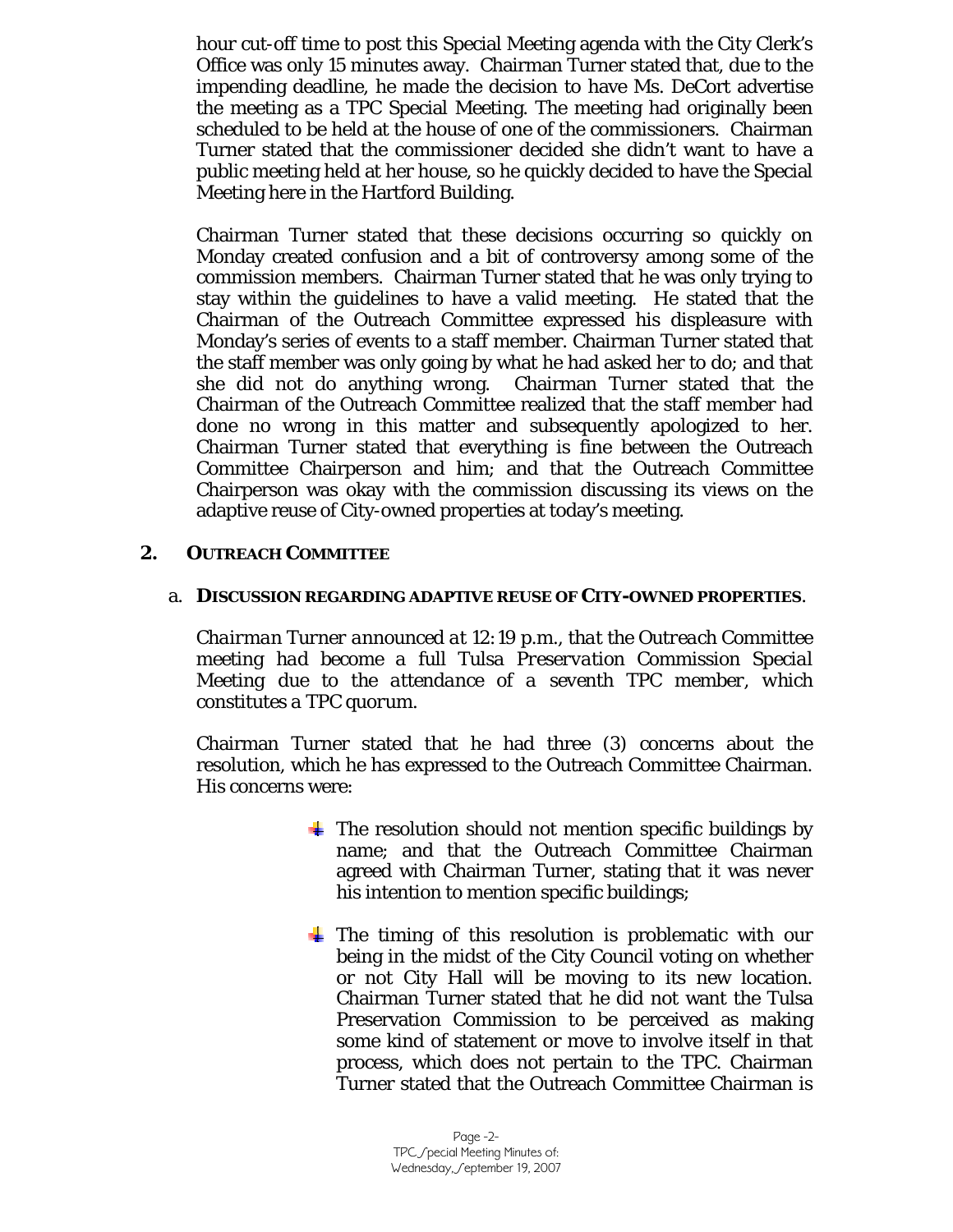comfortable with whatever timing the TPC comes up with on the resolution.

 $\downarrow$  Whether a non-binding resolution that the Commission has prepared, and which may not have any action taken on it by the administration, is the best way for the Commission to achieve its goal. Chairman Turner stated that he interprets the Commission's goal to convince the City of Tulsa to agree to have an adaptive reuse analysis performed on any city-owned surplus buildings prior to those buildings being turned over for demolition. He stated that the analysis would include the feasibility of using the surplus properties for some other purpose. He also stated that the analysis could possibly include suggestions for other purposes or stating that the surplus building doesn't have much value. He stated that the intent of the Tulsa Preservation Commission is to make the City of Tulsa aware that it might have some buildings worth considering for adaptive reuse, so why not make it part of the process to conduct an analysis of reuse possibilities. Chairman Turner stated that offering these suggestions and recommendations to the City of Tulsa is perfectly within the Commission's purview; and that he also thinks it is a good idea.

Chairman Turner stated that he thinks the City of Tulsa has done a pretty good job of exploring adaptive reuse options in the past. He stated that he can't remember any buildings that the City of Tulsa has torn down without some effort being made for adaptive reuse. He stated that he has reviewed a pretty extensive list of City properties that the City of Tulsa has made available for adaptive reuse.

Chairman Turner stated that those were the three (3) topics that he wanted to cover regarding the proposed resolution. He stated that his intent was to have this referred to a smaller committee of commissioners who had expressed an interest in this resolution. He further stated that he was not trying to take this resolution out of the hands of the Outreach Committee; and that it was his opinion that it wasn't coming from the Outreach Committee members, but largely an effort of the Chairman of the Outreach Committee. Several commissioners in attendance agreed. Chairman Turner stated that the Outreach Committee Chairman asked that this meeting's outcome be referred back to the Outreach Committee; and that he was going to grant that request.

Chairman Turner opened the floor to the Outreach Committee members to hear their opinions and/or concerns regarding the adaptive reuse of City-owned properties.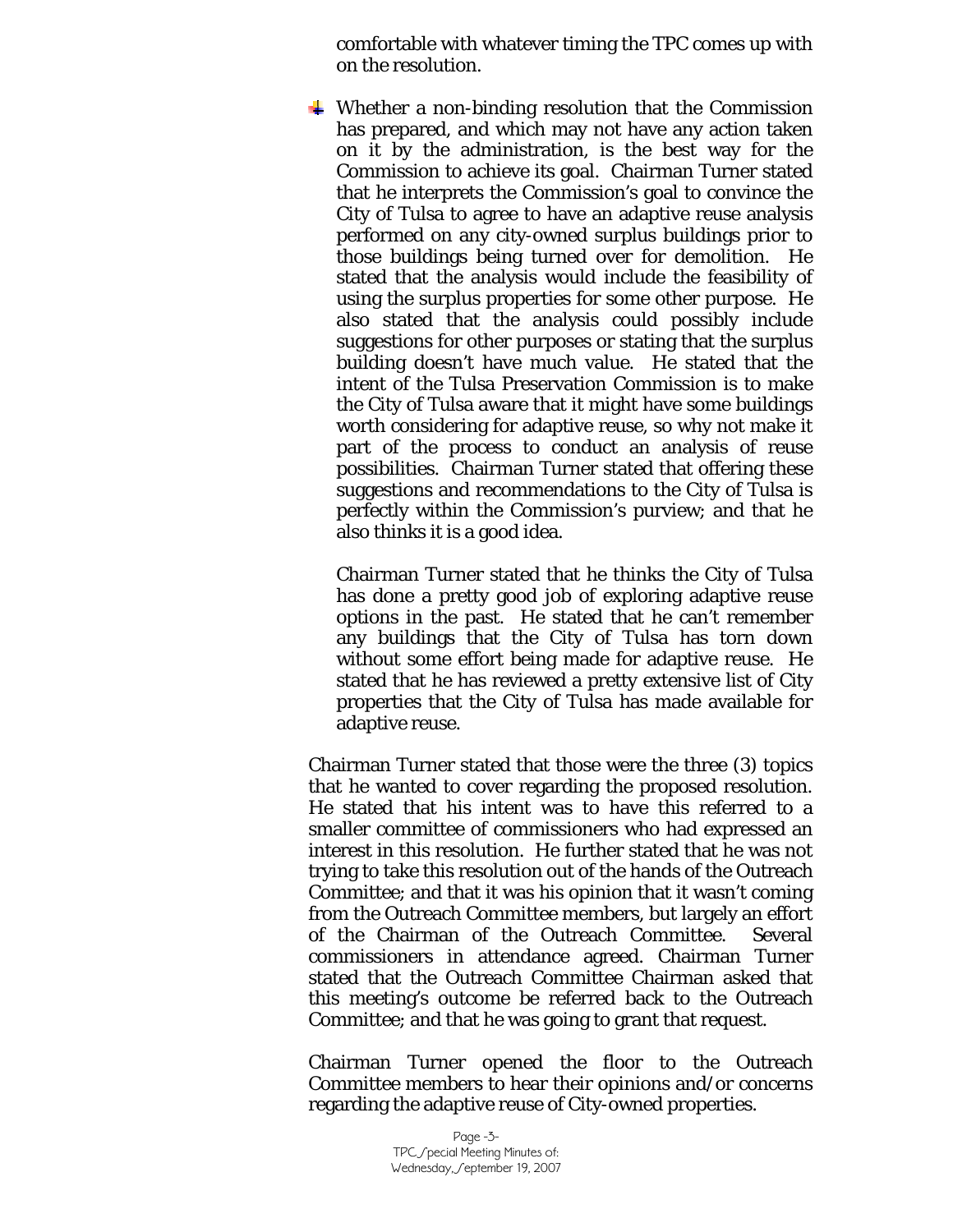- $\overline{\phantom{a} \bullet}$  Commissioner Andoe is concerned specifically about the building at 23rd & Jackson. He wanted to know if action could be taken separate from this resolution on the adaptive reuse of that building. Chairman Turner responded by stating that he believes that is a perfectly acceptable way for the Tulsa Preservation Commission to handle it.
- $\overline{\text{L}}$  Legal Advisor Kurt Ackermann stated that he believes that the Tulsa Preservation Commission can make whatever recommendations they choose to make on any City building or buildings that are candidates for adaptive reuse.
- $\overline{\text{L}}$  Commissioner Gilmore believes that a recommendation should be made by the Outreach Committee to the City of Tulsa regarding the adaptive reuse of historic buildings; and that, in turn, a resolution should be made by the City of Tulsa regarding the adaptive reuse of historic buildings.
- Commissioner Gilmore believes that *adaptive reuse* is a subjective term. He believes that when you look at the adaptive reuse potential of a building, it has to be structurally sound or no one will purchase it. Although, Commissioner Gilmore believes that the City does not have any buildings that are structurally unsound. Commissioner Gilmore stated that he doesn't know how the Commission should proceed using the term *adaptive reuse*.
- Chairman Turner stated that he believes that *adaptive reuse* is a general term that has many definitions, but that it is a widely-accepted term in the architecture and planning fields. He concurs with Commissioner Gilmore that *adaptive reuse* can be potentially vague as to what it means, because it often means something different depending on the specific project.
- $\downarrow$  Chairman Turner believes that the Chairman of the Outreach Committee is trying to get the City, as a public entity, to undertake enough study to be able to make a suggestion about whether a property could be used for a different purpose when it is sold; and that the City of Tulsa would be leading by example when it comes to adaptive reuse of buildings.
- $\overline{\text{L}}$  Commissioner Andoe believes that the City of Tulsa should move demolition down to the bottom of their list

Page -4- TPC Special Meeting Minutes of: Wednesday, Geptember 19, 2007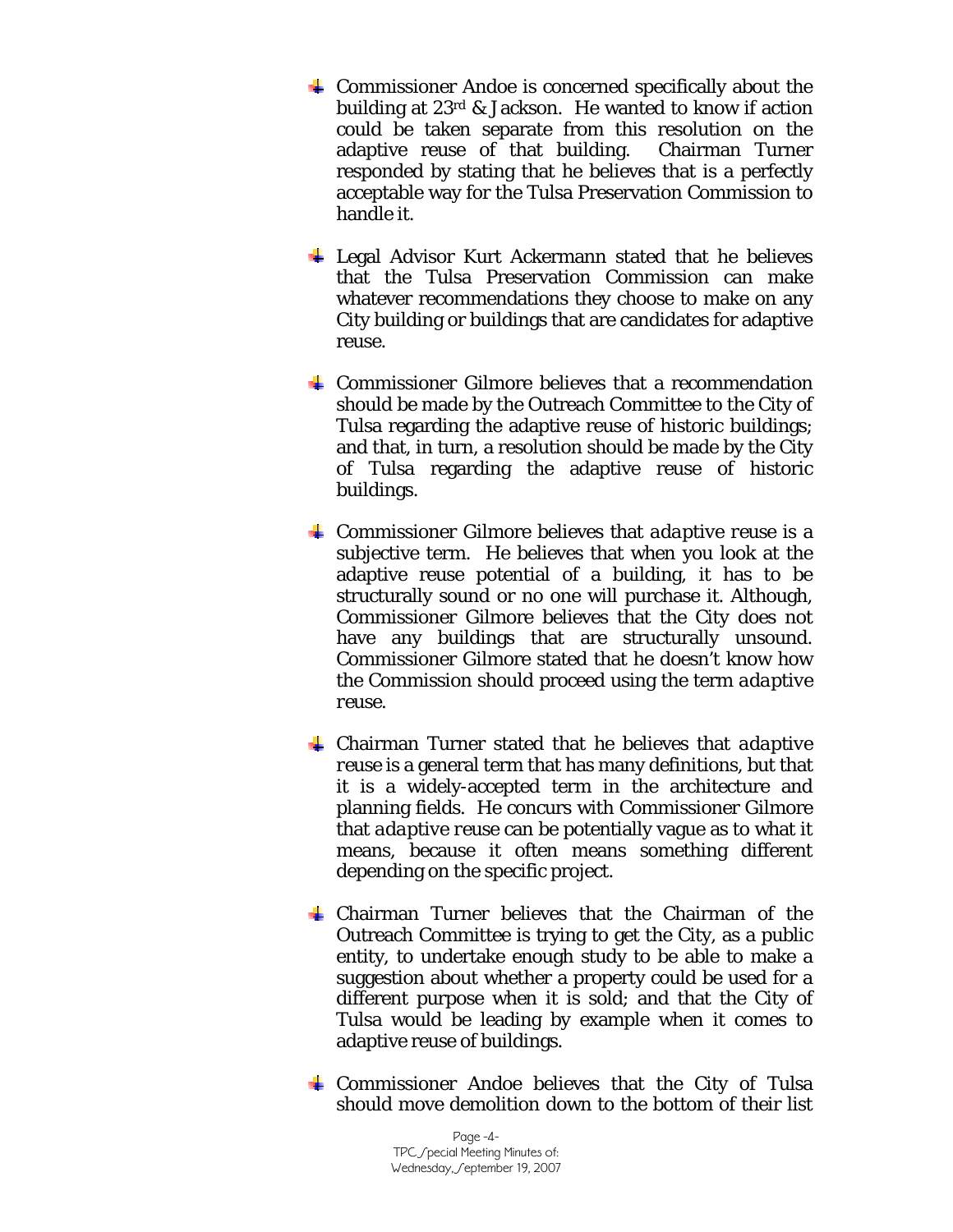of options, and use demolition as a last resort. He believes that we need to get the City of Tulsa to rethink the reuse of buildings.

- Commissioner Cantrell believes that the Resolution doesn't restrict the City of Tulsa from doing whatever it wants anyway; that the Resolution only calls for a process to make the City take adaptive reuse into account. She believes that the Resolution should have something about historic resource in it. She believes that the Resolution should state up front that there has to be some determination of whether the building is historic and within the purview of the TPC. If it's not, then we shouldn't have anything to do with it.
- $\frac{1}{2}$  Most Commissioners would like the Resolution to explain the definition of *historic resource.*
- $\perp$  Legal Advisor, Kurt Ackermann stated that if the Outreach Committee or the Commission wanted to use the term *historic resource* that they would be referring back to the Ordinance where that term is defined. The term *adaptive reuse* is also defined in the Ordinance. He then read the definitions of *adaptive reuse* and *historic resource* verbatim from the Ordinance, Chapter 10A.
- $\frac{1}{\sqrt{2}}$  Commissioner Bergman believes that we need to look at lobbying for a demolition law because we don't have one.
- $\frac{1}{2}$  Chairman Turner asked the Commissioners if they felt the Commission should submit a Resolution or Recommendation to the Mayor. Commissioner Hodgson and most of the other Commissioners believe that a Recommendation would be a better approach than a Resolution.
- $\frac{1}{2}$  Commissioner Gilmore believes that the TPC would have to forward the Resolution or Recommendation to the Planning Commission. It was determined that was the defined process for zoning map amendments, but not applicable in the case of making Recommendations to the City of Tulsa.
- $\overline{\phantom{a}}$  Commissioner Cantrell believes that timing is a factor; and that her understanding is that City Hall would not be moving to another location if they weren't for a fact intending to tear down the current City Hall building and replace it with a new hotel. She believes that the Outreach Committee or the Commission will not get any support for this type of Recommendation until after the City Hall building is torn down, assuming the City goes